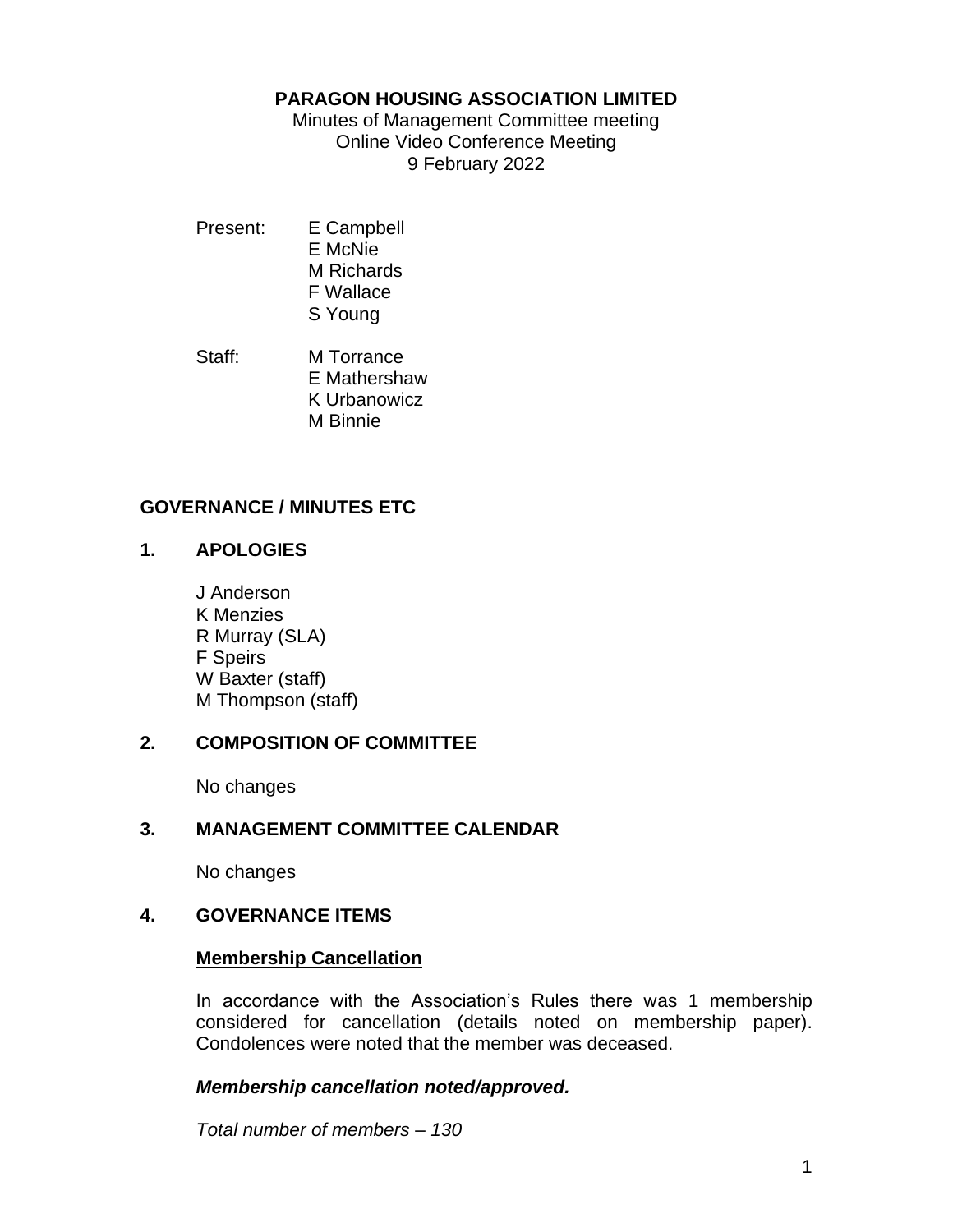Condolences were noted for Cllr Pat McCafferty who recently passed away. Pat had been part of the management committee at the start and a good supporter of the Association.

Standing Orders – M Torrance advised the new rules have been loaded to the FCA site and we await a response. Until we have had an official response we continue under the current rules and Standing Orders.

## **4a. Minutes of Previous Meeting 19 January 2022**

There were no amendments to the minutes.

Proposed: E Campbell Seconded: S Young

#### *Minutes Approved.*

#### **4b. Matters Arising**

Covered in agenda

#### **5. BUSINESS ITEMS**

#### **5a. PHA Route Map Progress**

M Torrance advised that following a recent staff survey, the result on future working arrangements is that staff would favour hybrid working.

Service – repairs response times were reinstated. The Repairs Quality Standards Officer is making good progress in monitoring any outstanding work and there has been a steady progress.

#### **5b. KPI 3rd Qtr Report 2021/22**

E Mathershaw provided commentary on some of the key Housing Management KPIs.

- Repairs overall positive not too concerned about completing ARC indicators on basis of what we are reporting on. Noted that Repair "right first time" does not take into account covid.
- Finance it was noted the average cost of voids and the average cost of repairs are increasing.
- ASB, Estates & Sustainability figures look positive but we are not seeing improved performance in terms of our rolling reality check survey. As we develop the estates policy this will be under close scrutiny bearing in mind H&S plays a big part.
- Rents performance as expected and maintaining a steady course. It was noted we are seeing severe distress in some tenants in terms of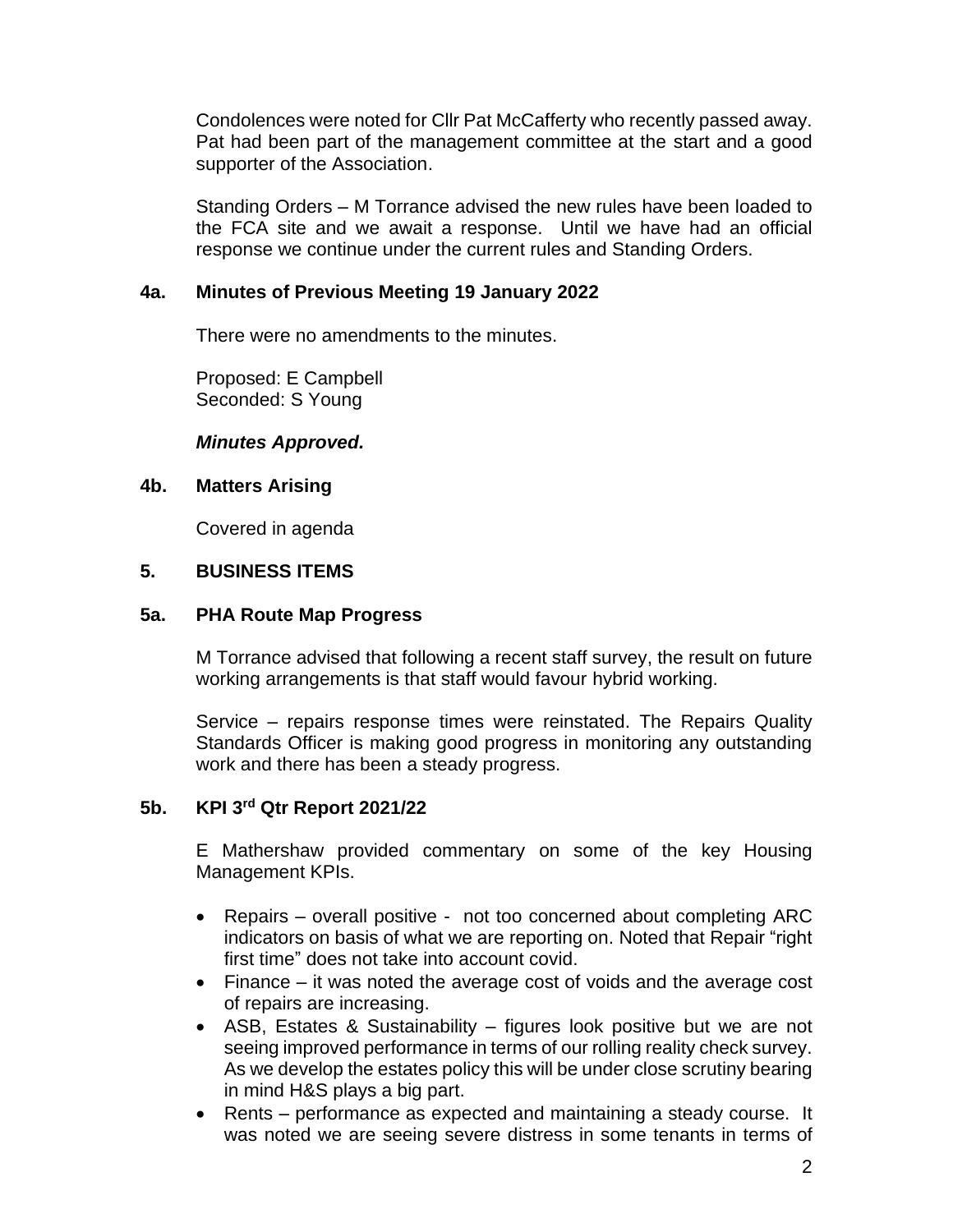living costs, not just for rent but for fuel and food. We can refer tenants for an energy voucher but this is dependent on the funding available at the time. We have been contacted by Falkirk Council for the Fairer Scotland scheme which offers cash help to vulnerable households. We can also make applications for the tenant grant fund but there are processes to follow for this. M Torrance suggested we need a mini strategy on what schemes there are available and what we can be using and supporting.

- Average relet days reducing
- Section 5 referrals 100% success

M Torrance provided commentary to the Governance KPIs.

- The full complaints report is included within the F&GP quarterly report. There has been an improvement in terms of response by target timescale.
- Sickness figure goes beyond  $3<sup>rd</sup>$  qtr. There are no long term sick leave issues currently.

K Urbanowicz provided commentary to the Programme & Regeneration KPIs.

Medical Adaptations

- There has been an issue with the contractor's blacksmith availability which has had an impact on work.
- We are on track with spending however there is a delay in tenant being assessed by Occupational Therapists. We have no requirements for additional funding.

M Torrance attends the Falkirk Strategic Partnership meetings and will look for update on the assessment of adaptations.

## **6. FINANCE & GENERAL SUB COMMITTEE**

#### **6a. Finance & General Sub Committee**

The management accounts are currently being prepared.

#### **6b. Bank Signatory Resolution**

The Allied Irish Bank require a "Treasury Services Application Form" to be completed to add Margaret Thompson to the list of authorised signatories. This is in line with the Schedule of Authorised Signatories.

Committee members are asked to agree to the resolution noted on the paper.

*Committee members agreed to the resolution as per the submitted paper.*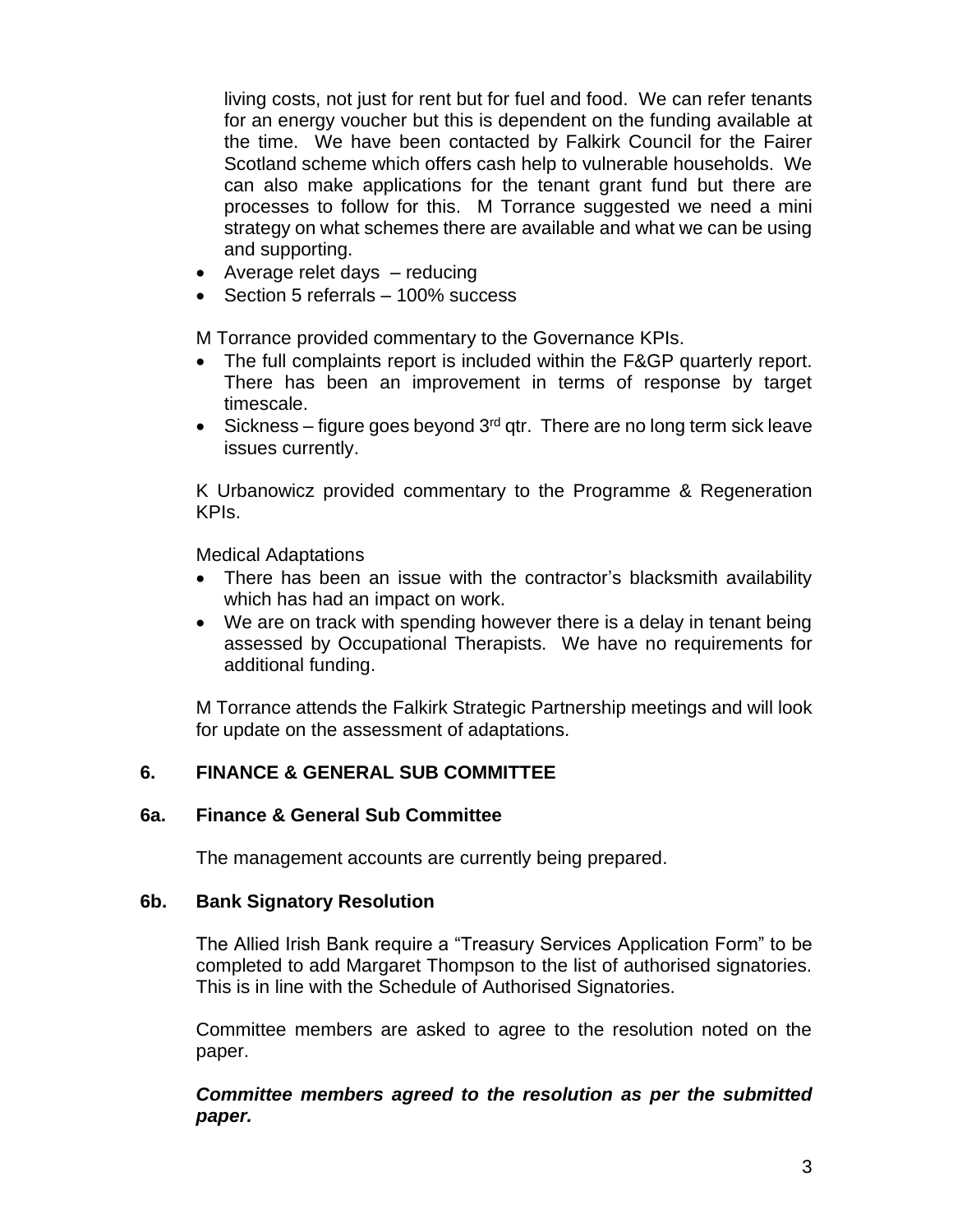## **6c. F&GP Quarterly Reports Q3 2021/22**

Noted covered under KPIs. Noted learning report.

#### **7. HOUSING MANAGEMENT & INVESTMENT**

#### **7a. Housing Management & Investment**

The last meeting was held on7th December 2021 and the draft minutes were previously circulated.

#### **7b. Arrears / Voids / Repairs**

E Mathershaw provided commentary to the report. Most of the figures are covered in the KPIs.

Current Tenant Arrears - 3.74% at the end of Quarter 3. This has decreased to 3.67% in January.

Arrears Cases - 4 cases live at decree stage

NHS Forth Valley have asked about accommodation for overseas staff. We will have advised we would look to accommodate through 'key worker process' as identified in our allocations policy.

#### **7c. Eviction Reports**

There were none for consideration.

#### **7d. Programme Report**

K Urbanowicz provided commentary to the report.

- Electrical works including FCMD up to date with current legislation with the exception of Balfour Court. There is a fire alarm system here. Balfour Court has a linked system where the fire control panel is linked to Stirling Council. We are currently seeking specialist advice and will review in consultation with the tenants. The Associations achievement was noted in having all properties meeting the current legislation by the due date.
- Painterwork pre-planned maintenance ongoing noted change to specification to include fire retardant paint in closes.
- Central Heating Boilers & Sanitaryware ongoing
- HAG 3 Medical Adaptations progressing
- BBOOMs 2 acquired to date. There are challenges faced with the current market as properties are being sold for more than the value. Falkirk Council has asked the Scottish Government to increase grant levels. We would need to make a business case to support this.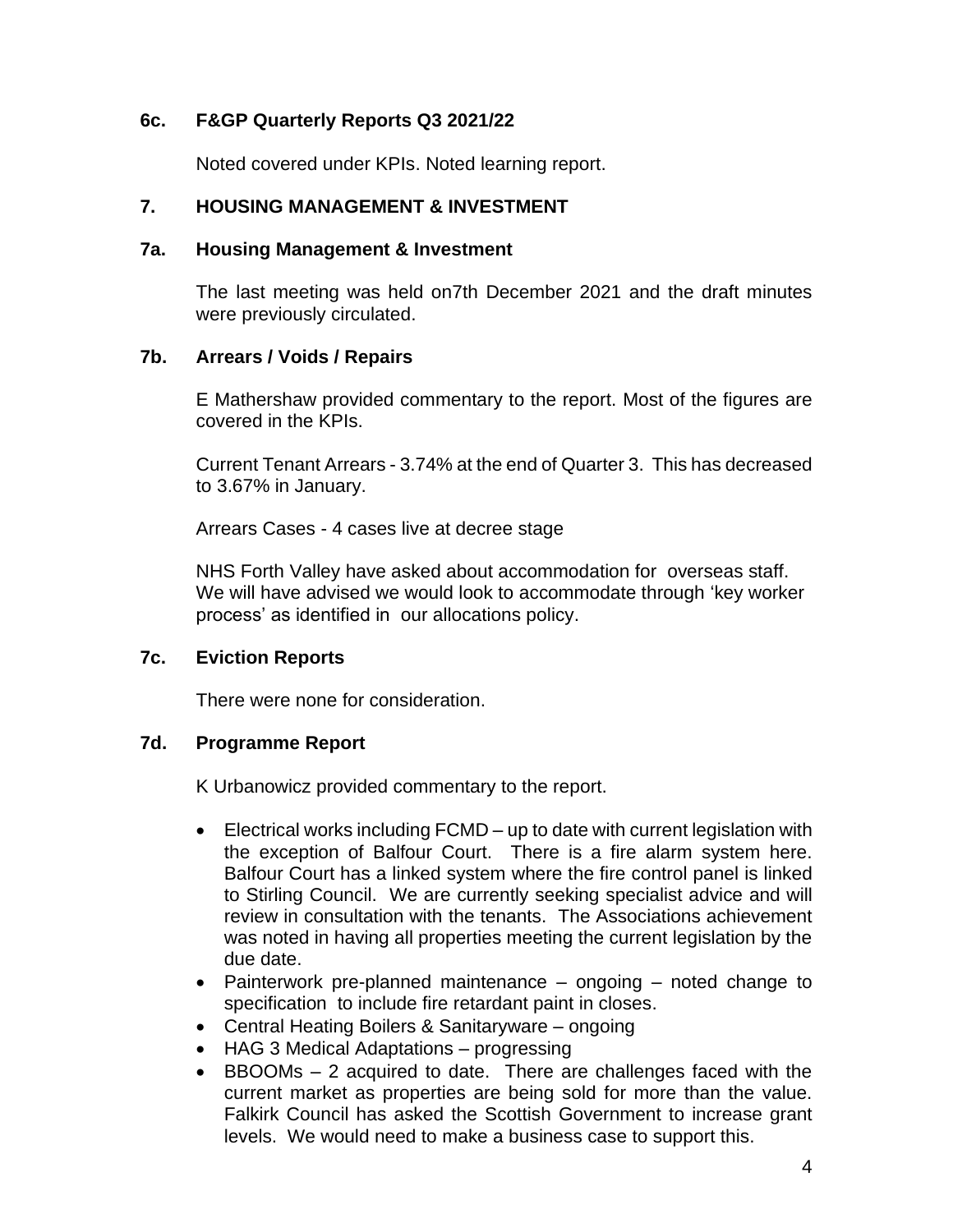- Gas servicing 2 failures due to tenant with covid both reported accordingly.
- Insurance claim insurers investigated a recent claim and found the association liable for costs. Due to the amount paid this may affect our policy. Our insurers class the association as low risk due to the amount of claims but we will review our stock and policy levels going forward.
- SHQS we have had the opportunity to install a full Door Entry System in a close due to the current door being un-economical to repair.

#### **7e. JRW Contract**

E Mathershaw advised that the current reactive repairs contract with McGill is due to end at the end of March and we have the option to extend for a further one year period.

Given the current climate and the continuing impact of covid the management team are recommending the contract is extended for a further one year period to March 2023 during which time we will be undertaking a full tender process.

If committee agree in principle to extend a further year, the next step is for the Programme & Regeneration Manager through Ewing Somerville Partnership to negotiate a further year extension.

We will ensure the future procurement exercise we undertake will emphasis performance. The current economic climate indicates that costs will be higher than current.

K Urbanowicz noted that we would be in a better position to go to tender if it were not for covid etc. Extending the contract a further year will allow time to look at consultants and weighting and how we can procure it.

E Mathershaw advised that the Repairs Quality Standards Officer is carrying out real time monitoring of the contract and is in contact with the contractor daily. The RQSO will be invited to the next HMI sub committee meeting in March to make a presentation on his work.

*Committee members agree to negotiate a further and final one year extension with the terms of the extension to be brought to the March 2022 meeting for approval.*

## **8. COST PLAN / TENDER APPROVALS**

**None**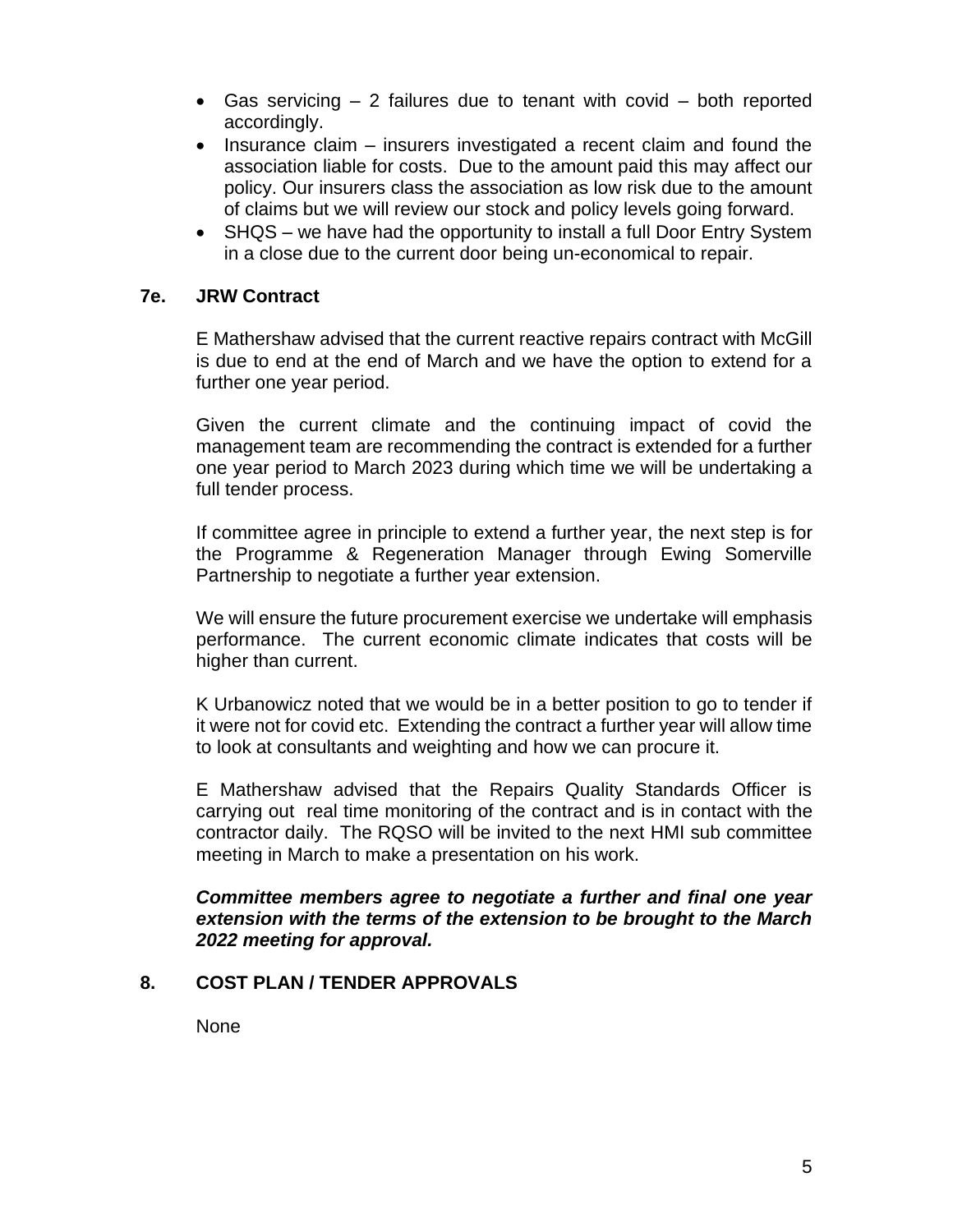## **9. AUDIT COMMITTEE**

#### **9a. Audit Committee**

A meeting date is being arranged.

We have received dates from the external auditor for the external audit programme and the Audit Plan will be reviewed.

#### **9b. Internal Audit**

M Torrance provide an update on internal audits:

- Gas Servicing first meeting held
- IT information provided to auditor and date arranged
- Fraud and Business Planning to be carried next week
- Governance scheduled for March

#### **9c. Risk Report Quarter 3 2021/22**

M Torrance advised that no new risks have been added but risks reviewed.

The impact on some risks e.g. fuel, cost of living have been reflected in the register. The levels of some risks have been increased.

## **10. HEALTH & SAFETY**

## **10a. Health & Safety Update**

The meeting will be rescheduled due to member availability.

## **10b. Stock Health & Safety Sub Committee**

It was noted SHR had issued a H&S Survey in relation to stock safety. The survey had been submitted and a spreadsheet has been produced to note the evidence for each response.

M Richards thanked staff on their immediate action taken in the event of a recent first at a property and praised the contractors for the work done quickly.

## **10c. Healthy Working Lives**

M Torrance advised that funding for the programme will continue for another financial year.

Assessment for award – update action plans and continue to do activities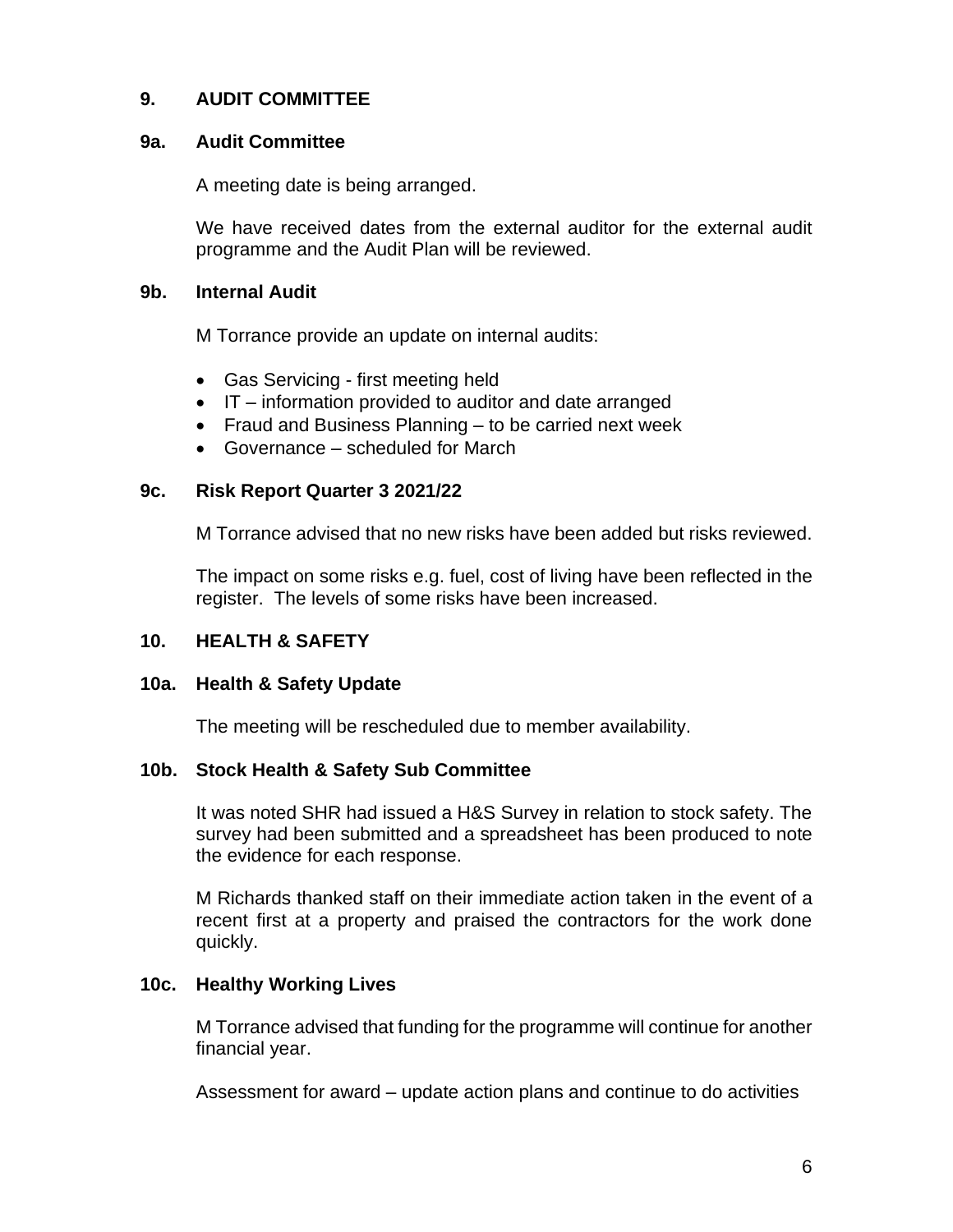## **11. REGULATORY ISSUES**

None

## **12. POLICY ISSUES**

#### **12a. Policy Monitor**

To note

## **12b. Arrears Policy Review**

E Mathershaw advised that this is a draft policy to be approved for consultation only at this stage.

A name change is proposed to Rent Arrears Prevention & Recovery policy the policy to place a greater emphasis on rent collection and prevention. Some aspects of the policy will be expanded.

S Young asked why part 9 was still included in the policy as it is not required due to the way decrees work. E Mathershaw confirm that this has been left in the draft policy pending confirmation that covid restrictions re length of time for notices and preventing evictions were being lifted. Also a question mark over whether or not homeless prevention legislation currently being consulted on may have an impact. However if things remain as are then this section will be removed from final draft.

#### *Committee members agree to consult on the draft policy.*

## **12c. Tenant Participation Strategy Review**

E Mathershaw advised that due to the continuing presence of covid restrictions we are looking to extend the current strategy by one year with a view to consult on a new strategy during 2022/23.

## *Committee members approve the extension of the Tenant Participation Strategy for one year.*

## **12d. Donations Policy**

M Torrance advised that this policy sets out the criteria, requirements and circumstances under which a financial donation or good or services in kind may be made to another group or organisation in line with our rules.

## *Committee members approved the policy.*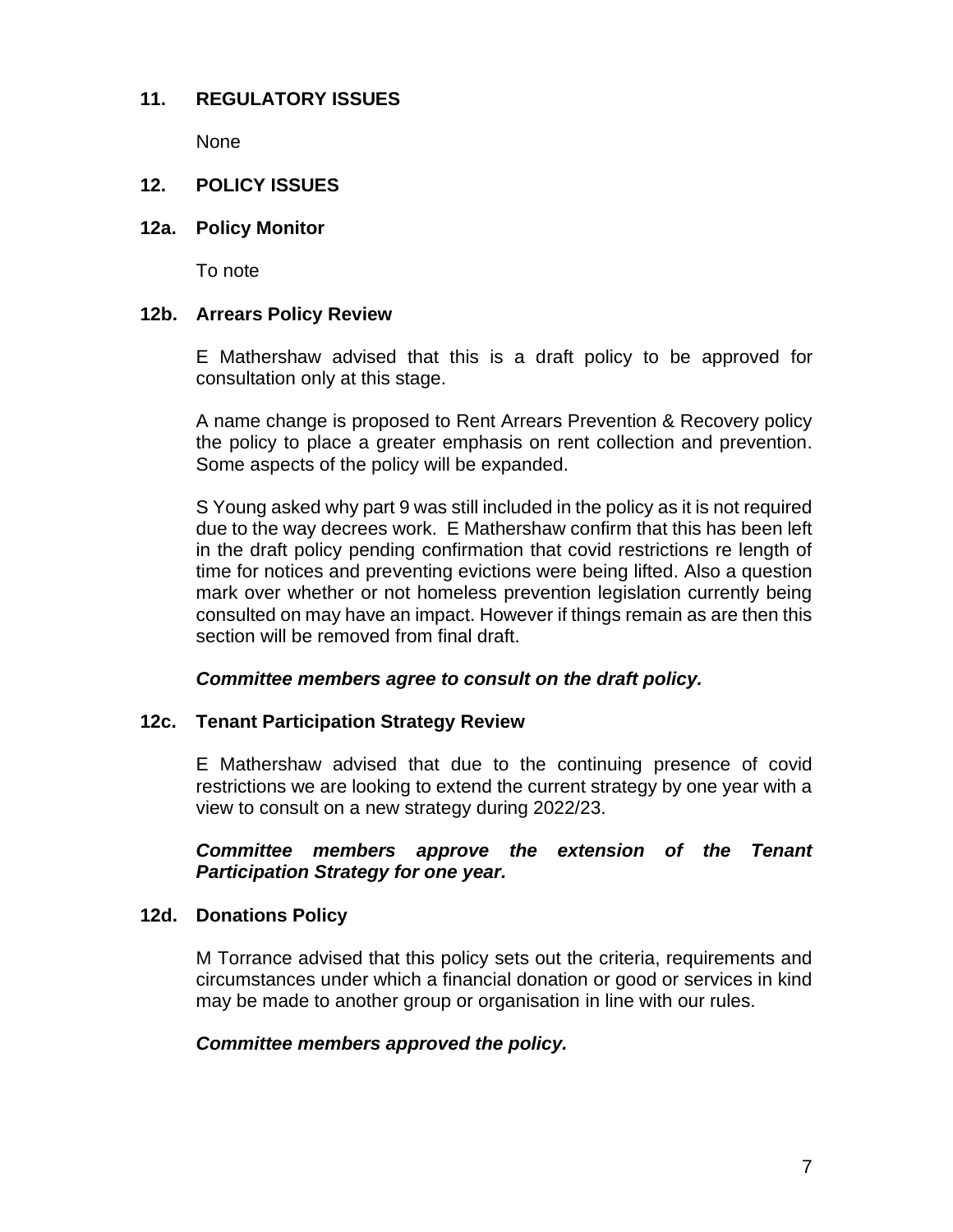## **12e. General Data Protection Policy**

M Binnie advised that this is a standard policy and has been updated by our Data Protection Officer to reflect Brexit and some sections updated to remove information that is included in other policies.

#### *Committee members agree to adopt the policy.*

#### **12f. Data Retention Policy & Schedule**

M Binnie advised that this is a standard policy and has been updated by our Data Protection officer to reflect Brexit. The retention schedule has also been updated.

*Committee members agree to adopt the policy.*

#### **13. STRATEGY, POLICY & RESEARCH DEVELOPMENTS**

#### **13a. Grangemouth Housing Masterplan**

This is ongoing.

The business plan review will allow us to model to look at plans.

## **13b. Clackmannanshire Wellbeing Economy Anchor Partnership**

M Torrance attended a recent meeting.

Currently looking at how Paragon can help contribute to the local economy in Clackmannanshire.

## **14. TRAINING / INFORMATION / ADVICE**

#### **14a. Annual Appraisal Report & Training Plans**

A summary of training attended is included on the conference & training schedule.

#### **14b. Committee Induction / Stock Tour**

A Friday was suggested as the best day to hold this and dates will be circulated to check availability.

#### **14c. Conference & Training Schedule**

To note